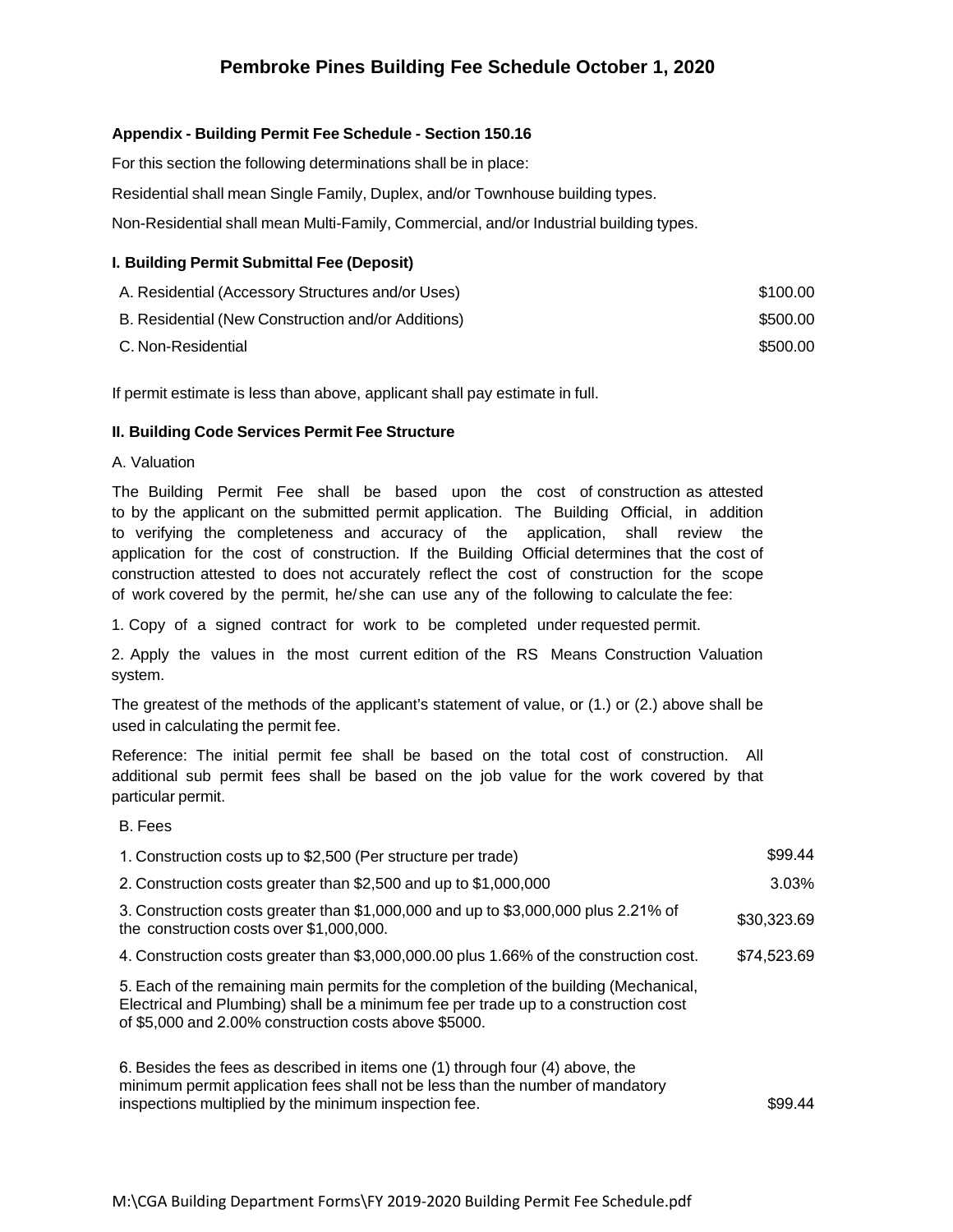| C. Demolition of Buildings                                                                                                                                                                                              |                          |
|-------------------------------------------------------------------------------------------------------------------------------------------------------------------------------------------------------------------------|--------------------------|
| 1. Single family residential (Per structure per trade)                                                                                                                                                                  | \$99.44                  |
| 2. All other (Per Floor per structure per trade)                                                                                                                                                                        | \$99.44                  |
| <b>III. Non Structures</b>                                                                                                                                                                                              |                          |
| A. Windows / Shutter / Door                                                                                                                                                                                             |                          |
| 1. First Opening                                                                                                                                                                                                        | \$99.44                  |
| 2. Each additional opening                                                                                                                                                                                              | \$11.06                  |
| <b>B.</b> Roofs                                                                                                                                                                                                         |                          |
| 1. Maximum Residential Permit Fee                                                                                                                                                                                       | \$500.00                 |
| 2. Maximum Non-Residential Permit Fee                                                                                                                                                                                   | \$2,000.00               |
| IV. Required County and State Fees                                                                                                                                                                                      |                          |
| A. Board of Rules & Appeals (BRA) Fee – per each \$1,000.00 or any fraction thereof<br>of the total cost of construction.                                                                                               | \$0.62                   |
| B. DCA - Florida Homeowner Recovery Fund - Minimum \$2.00 per permit.                                                                                                                                                   | $1.0\%$ of<br>Permit Fee |
| C. DBPR - Building Code Administrators and Inspectors Fund - Minimum \$2.00 per<br>permit.                                                                                                                              | $1.5%$ of<br>Permit Fee  |
| <b>V. Additional Services</b>                                                                                                                                                                                           |                          |
| A. Change of contractor qualifier (Per qualifier)                                                                                                                                                                       | \$55.25                  |
| B. Extension of permit (Home Owner)                                                                                                                                                                                     | \$27.63                  |
| C. Extension of permit (Contractor)                                                                                                                                                                                     | \$123.74                 |
| D. Hourly Services and/or Expedited Services (Charges for plan review, inspections<br>and other building code related services other than those listed herein.)                                                         |                          |
| 1. Per hour per trade for normal Building Department business hours                                                                                                                                                     | \$99.44                  |
| 2. Per hour per trade for other than normal Building Department business hours (3<br>hour minimum)                                                                                                                      | \$149.16<br>Per Hour     |
| E. Renewal of expired Permit (less than 90 days)                                                                                                                                                                        | 50% of<br>permit fee     |
| F. Renewal of expired Permit (greater than 90 days)                                                                                                                                                                     | 100% of<br>permit fee    |
| G. Notice of Commencement Information Hand-Out and Mailing for Compliance with<br>F.S. 713.135, as may be amended from time to time, in conjunction with structural<br>contractor applications (No Automatic Increase). | \$5.00                   |
| H. Record Retrieval (For items 8.5" x 14" or less, only minimum applies).                                                                                                                                               |                          |
| 1. Per Item, Per Side                                                                                                                                                                                                   | \$3.24                   |
| 2. Minimum                                                                                                                                                                                                              | \$7.58                   |
| I. Filling fee for the review of the 40 year building safety inspection, structural and<br>electrical report.                                                                                                           | \$110.48                 |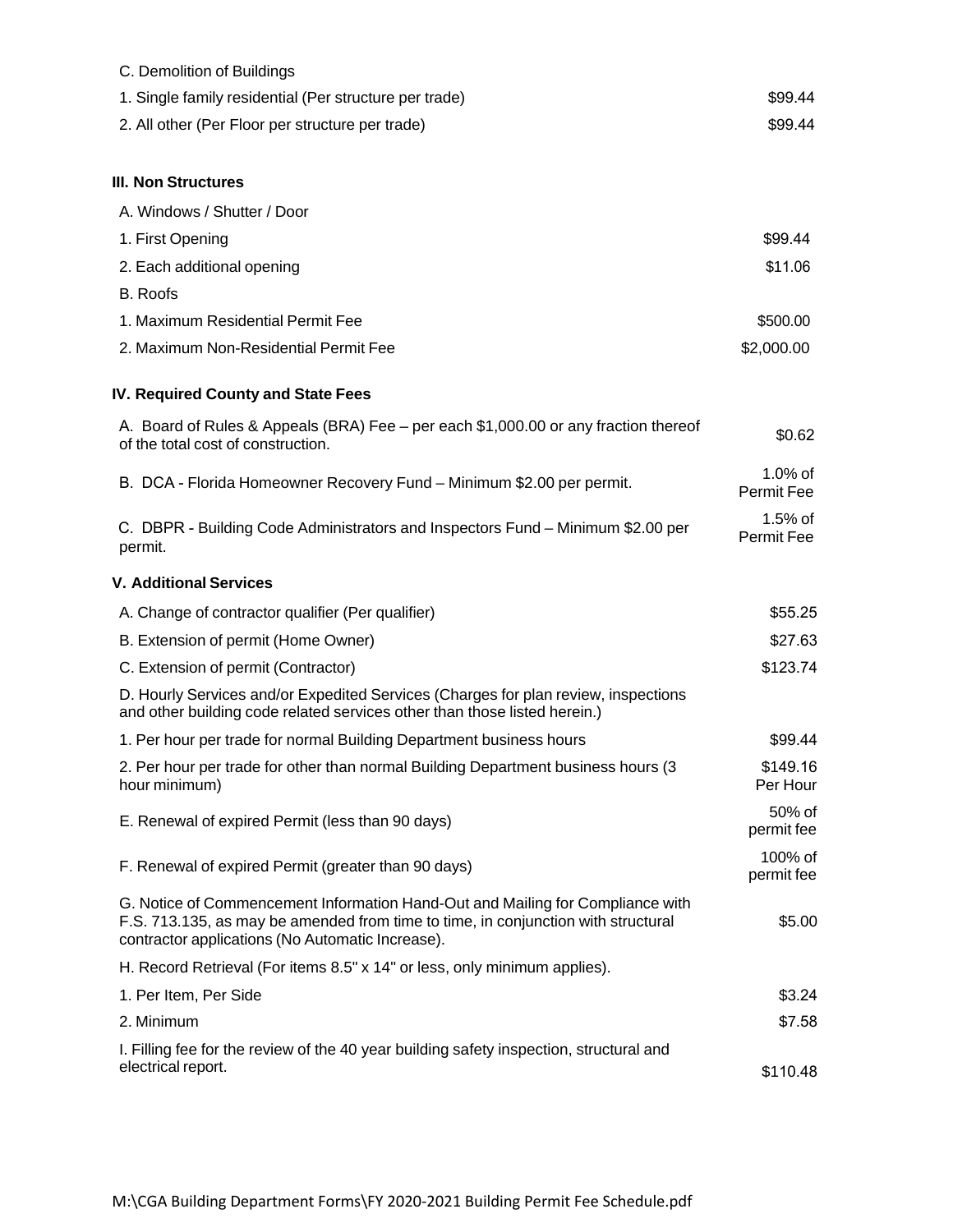## **VI. Re-Inspection Fees**

| A. Partial approval or 1st disapproval of mandatory inspection                                                                                                                                                                                           |                      |
|----------------------------------------------------------------------------------------------------------------------------------------------------------------------------------------------------------------------------------------------------------|----------------------|
| Non-residential construction shall be allocated a certain number of partial approvals<br>without additional charges. The allocation shall be 10% of the permit application fee<br>divided by the re-inspection fee, rounded to the nearest whole number. | \$96.94              |
| B. 2nd disapproval (1.5 x 1st disapproval fee)                                                                                                                                                                                                           | \$145.41             |
| C. 3rd and subsequent disapprovals (3 x 1st disapproval fee)                                                                                                                                                                                             | \$290.82             |
| <b>VII. Rejection of Plans</b>                                                                                                                                                                                                                           |                      |
| The penalty for failure to correct a code violation specifically and continuously noted<br>in each rejection shall be charged after the second such review the plans are<br>rejected.                                                                    | 20% of<br>permit fee |
| <b>VIII. Replacement of Permit Card</b>                                                                                                                                                                                                                  |                      |
| A. Replacement of permit card                                                                                                                                                                                                                            | \$33.16              |
| <b>IX. Revisions to Plans</b>                                                                                                                                                                                                                            |                      |
| A. Home owner per discipline                                                                                                                                                                                                                             | \$33.16              |
| B. All others per discipline                                                                                                                                                                                                                             | \$124.07             |
| X. Work without a Permit                                                                                                                                                                                                                                 |                      |
| A. Work done without permits shall be charged double the required permit fee.                                                                                                                                                                            |                      |
| XI. Engineering Building Permit Review Fees                                                                                                                                                                                                              |                      |
| A. Residential Building Permit Review Fee                                                                                                                                                                                                                | \$21.67              |
| XII. Engineering Site Improvement Fees                                                                                                                                                                                                                   |                      |
| Fees Paid Directly to Public Services Division separate from Building Permit Fees                                                                                                                                                                        |                      |
| A. Paving and Drainage Plan Review                                                                                                                                                                                                                       | \$839.89             |
| B. Excavation pits and land development, including lakes and canals                                                                                                                                                                                      |                      |
| 1. Original Permit                                                                                                                                                                                                                                       | \$4,199.41           |
| 2. Annual Renewal                                                                                                                                                                                                                                        | \$3,142.78           |
| The following Engineering fees are based on percentage of construction price:                                                                                                                                                                            |                      |
| A. Landscaping including irrigation and piping                                                                                                                                                                                                           | 5.02%                |
| <b>B. Lift Stations</b>                                                                                                                                                                                                                                  | 5.02%                |
| C. Pavement and drainage systems                                                                                                                                                                                                                         | 5.02%                |
| D. Sewage collection systems for private developments (plus laterals)                                                                                                                                                                                    | 5.02%                |
| E. Sewage treatment plants                                                                                                                                                                                                                               | 5.02%                |
| F. Sidewalks, slabs and concrete curbing                                                                                                                                                                                                                 | 5.02%                |
| G. Water distribution systems (including wells over 2 inches in diameter) for private<br>developments (plus laterals)                                                                                                                                    | 5.02%                |